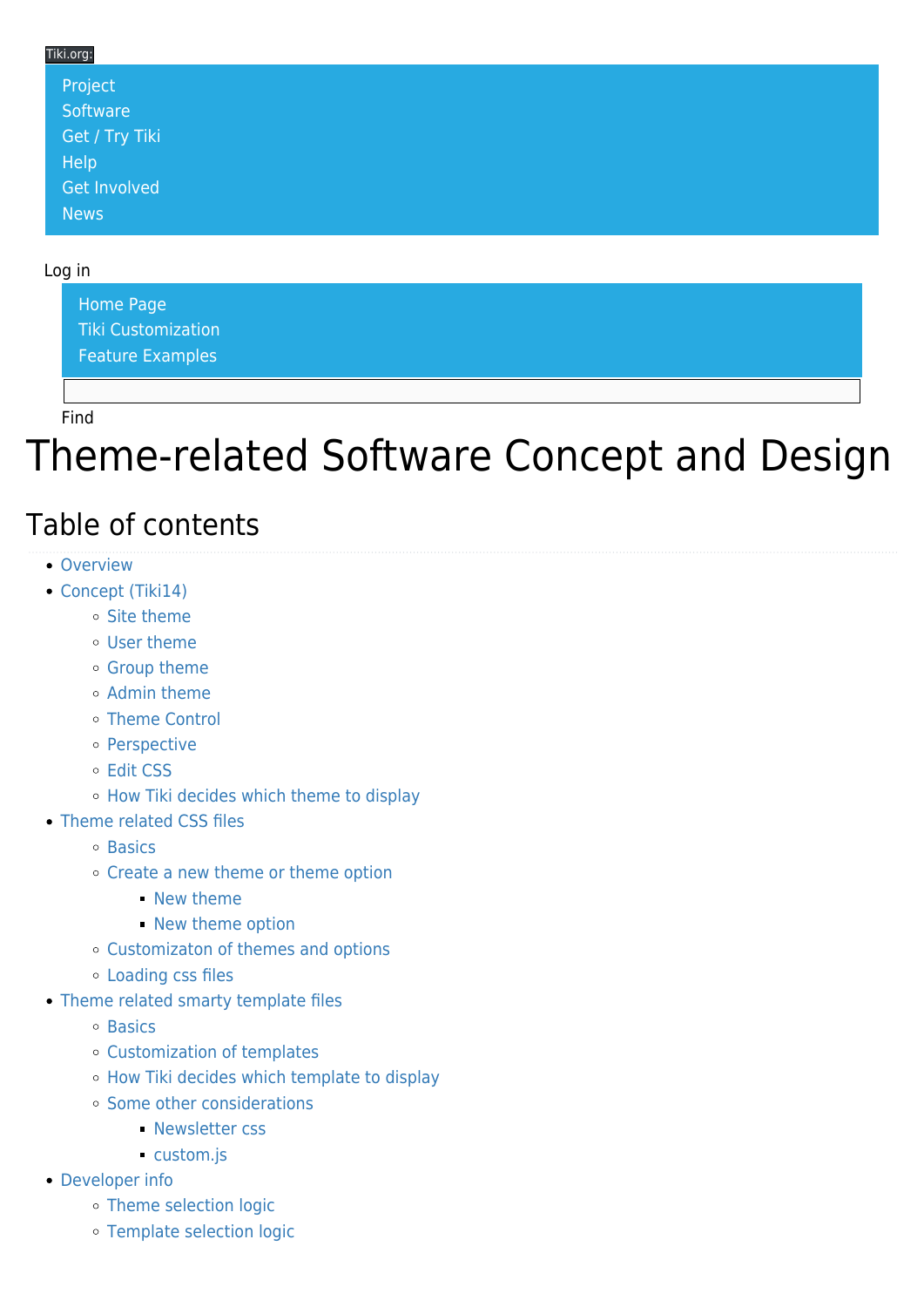- o Most of this was developed in the tiki14 themes experimental branch
	- **[Here are the details of the merge back to trunk commit](#page--1-0)**
- [Upgrade to Tiki14](#page--1-0)

## **Overview**

Tiki uses the Smarty template engine, so pages generally have a PHP file (.php) and a Smarty template (.tpl) associated with them. These produce the XHTML for the page, which is then given visual styles with CSS. The CSS is provided by a combination of some feature-specific stylesheets, default layout and design stylesheets, and theme stylesheets.

# Concept (Tiki14)

There are several features that determine which theme is displayed for a given screen. See also <http://doc.tiki.org/Themes>

About the changes for Tiki14 see a bit more info here: https://dev.tiki.org/Tiki14#New theme for tiki.org sites.

## Site theme

Site theme setting can be made at the **Look and Feel** settings panel. Themes can have options.

Overrides:

- none

Overridden by:

- user theme
- group theme
- theme control
- perspective

## User theme

If preference change theme is enabled than users are allowed to change theme.

Overrides:

- site theme
- perspective

Overridden by:

- group theme
- admin theme
- theme control

Limited by:

- available themes

## Group theme

Define a theme for a group (tiki-admingroups.php)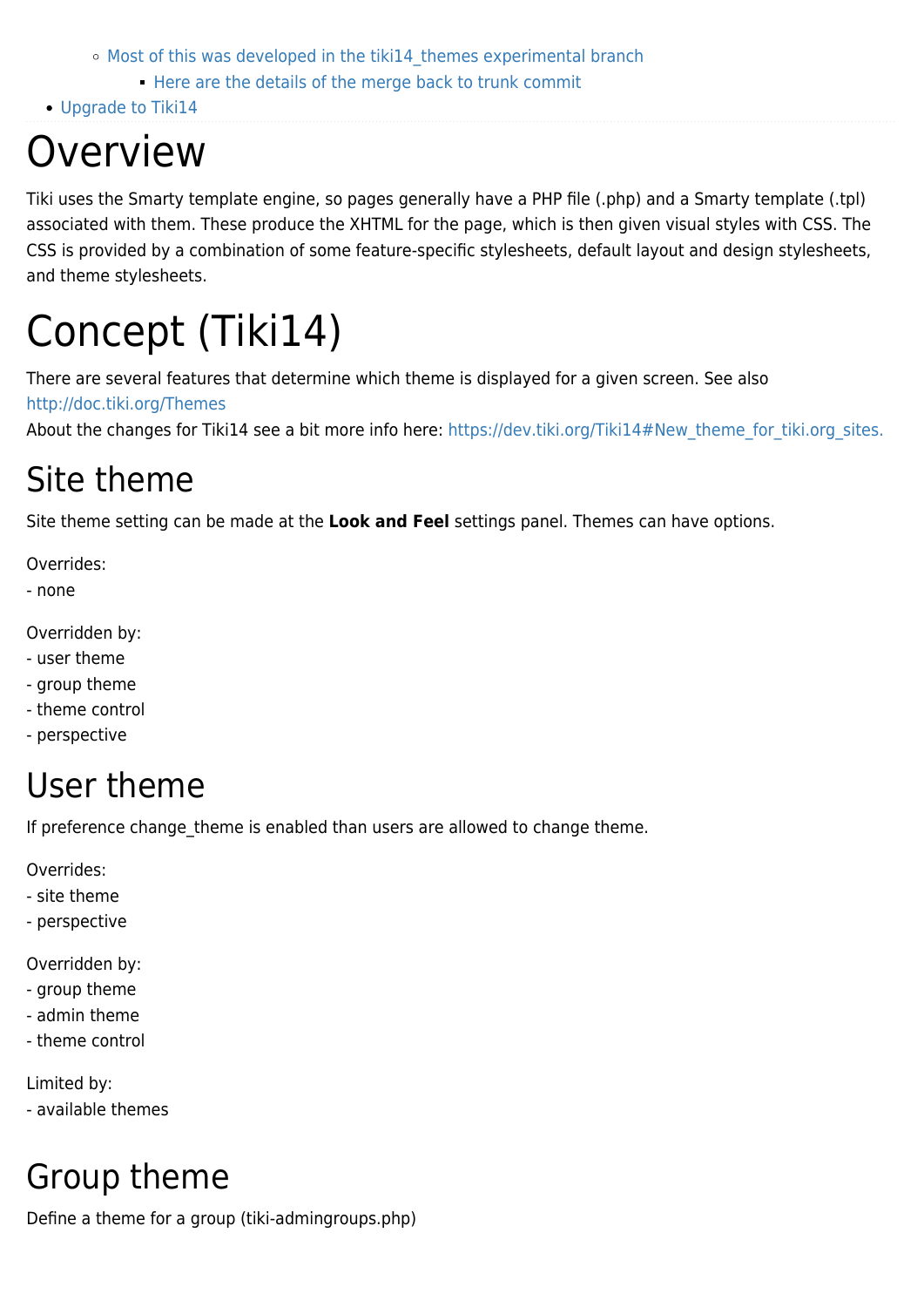Overrides:

- site theme
- user theme
- perspective

Overridden by:

- admin theme
- theme control

### Admin theme

Themes and theme options for the settings control panels (tiki-admin.php?page=XXX).

Overrides:

- site theme
- user theme
- group theme

Overridden by:

- perspective setting

Not affected by:

- theme control

### Theme Control

Allows to have a specific theme for objects, categories and sections, see [Documentation.](http://doc.tiki.org/Theme+Control)

Overrides:

- site theme
- user theme
- group theme
- perspective

Overridden by:

- none

No effect for:

- admin theme

## Perspective

Perspectives are to override a preference, see [Documentation](http://doc.tiki.org/Perspectives)

Overrides:

- site theme

- admin theme

Overridden by:

- user theme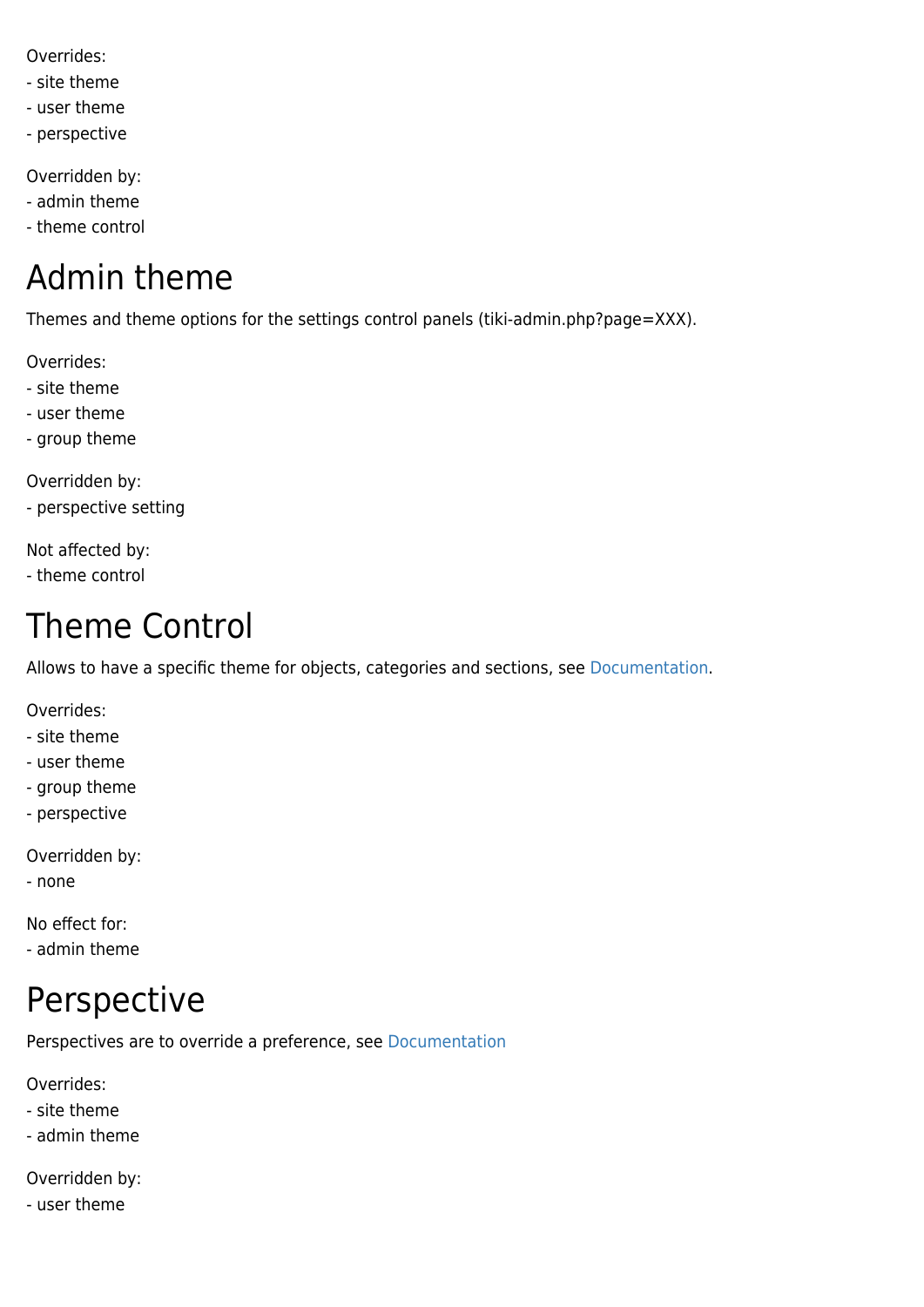## Edit CSS

It is possible to try, view and edit css files from a built in CSS editor. Using the "Try" functionality the selected theme/option is applied

and shown for all screens in Tiki for the duration of your login session.

Overrides:

- everything

Overridden by:

- none

## How Tiki decides which theme to display

0) If a CSS try theme session is active than that theme will be used, so in this case none of the below points apply

1) Check for user's theme preference

2) If there is a group theme defined, override user's theme

3) If Theme Control feature is enabled, then override the above like this:

- If a theme is assigned to the individual object that theme is used

- If not then if a theme is assigned to the object's category that theme is used: but if the object is assigned to multiple categories and this causes a conflict in the theme choice then they are all skipped and the next logical choice in this hierarchy is chosen

- If not then a theme for the section is used

4) If an admin page (Settings control panel) is displayed, check if there is any admin theme set to override. When in a perspective, check if there is a perspective specific setting and override if available.

5) If none of the above applies, use the site theme. When in a perspective, see if there is a perspective specific setting and override if available.

# Theme related CSS files

#### **Basics**

1) Tiki always loads themes/base files/css/tiki base.css, no matter which theme is selected. This file contains rules specific to Tiki that Bootstrap doesn't have awareness of.

2) The css file of a theme (or theme option) must always have to be named like the name of the theme's or option's folder name, for example for fivealive-lite theme it is called fivealive-lite.css. This isn't necessary if the theme is selected by specifying the Custom theme URL, but if it's selected as a theme in the "themes" directory, then it needs to follow that naming scheme.

## Create a new theme or theme option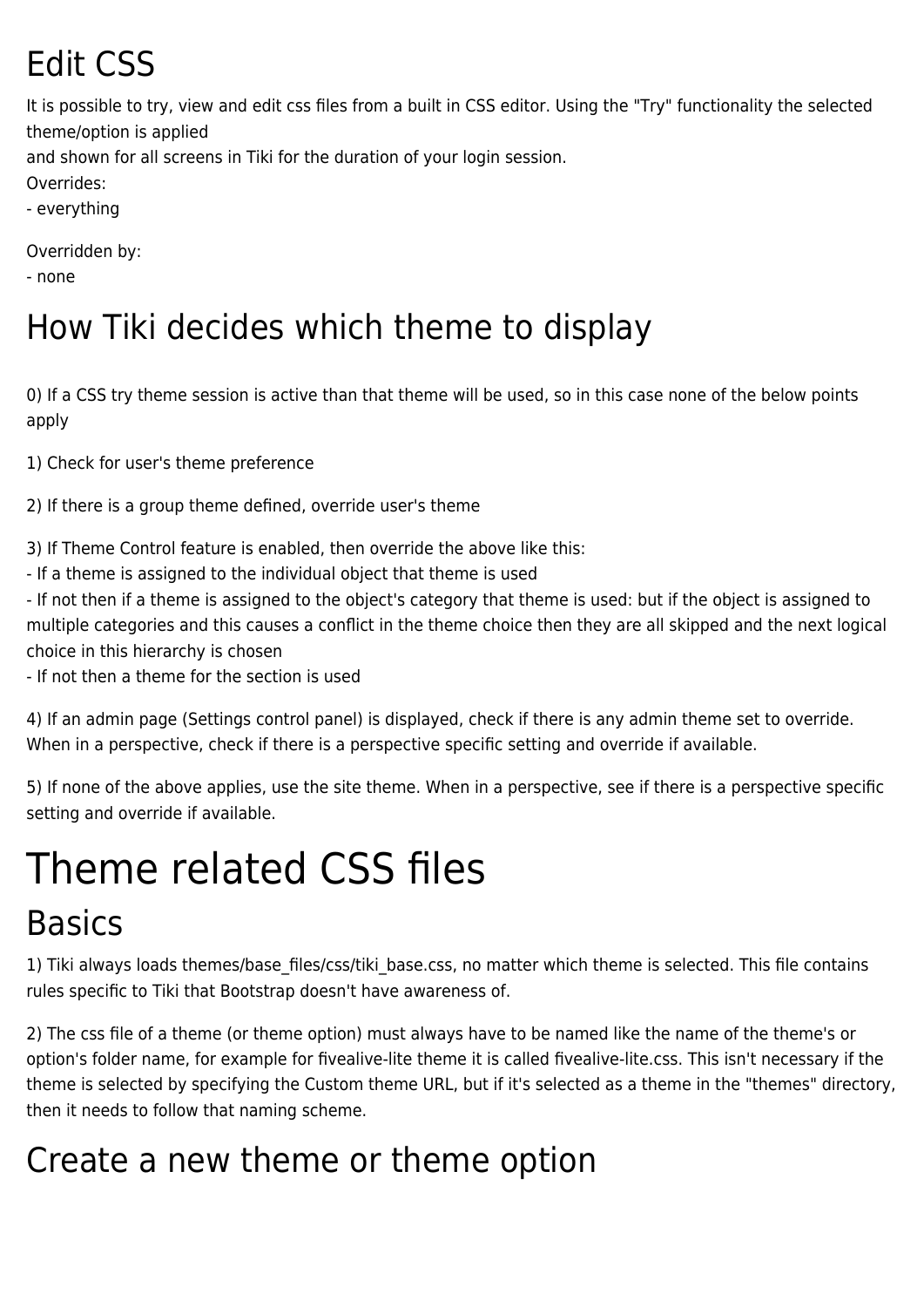#### New theme

If you want to create a new theme for Tiki, you have place a css file under the css folder in the theme's directory (eg: for a new theme called "mytheme": themes/mytheme/css/mytheme.css).

#### New theme option

If you want to create a simple new option called "myoption" (eg: for the "mytheme" theme), than proceed like this:

- step1) create a new subfolder under the "themes/mytheme/options" folder called "myoption/css" (so path is: "themes/mytheme/options/myoption/css/")
- step2) place in the new folder a css file that contains the changed or additional css for your new option (eg: "themes/mytheme/options/myoption/css/myoption.css") - this is loaded in addition to the theme.css file in the main css folder eg themes/mytheme/css/mytheme.css
- step3) optionally place in the new folder a custom.css file that contains your specific local customizations for that one Tiki instance (eg: "themes/mytheme/options/myoption/css/custom.css") - this too is loaded in addition to any custom.css file that is placed in the main css folder eg themes/mytheme/css/custom.css

For more complex options you can also have the same folder structure as for a normal theme (fonts, icons, images, templates, etc).

### Customizaton of themes and options

If you want to slightly modify (change some colors, backgrounds, etc) a theme or a theme option shipped with Tiki then it may be easier for you, if you don't edit the theme files directly, but create a custom.css file in the same directory of the theme or theme option and store your customizations there.

If you have a main theme with theme options, you can have a custom.css for the main theme and another custom.css for the theme option, both will be loaded (first the main theme's custom.css, then the theme option's custom.css)

To create a highly customized theme however it may be better, from an onward change management point of view, to add your own option to an existing theme. This then lets you use all the css from the main theme as a 'base' for your customised theme and this will be automatically maintained/updated for subsequent Tiki version changes. All you have to do then is to develop your option css and change this from time to time as may be necessary due to Tiki version upgrades and you can use your own naming convention for the option and its subsequent versions for your change management process.

## Loading css files

- For a main theme Tiki gets first the theme's main css file (eg: from themes/mytheme/css/mytheme.css), then a custom.css file containing local customizations if found in the theme's css folder (eg: /themes/mytheme/css/custom.css)
- If a theme option is enabled, then Tiki gets first the main theme's css file (eg: from "themes/mytheme/css/mytheme.css") then it gets the theme option's css file ("themes/mytheme/options/myoption/css/myoption.css"), and then it loads the main theme's custom.css (eg: from "themes/mytheme/css/custom.css") and finally the theme option's custom.css file containing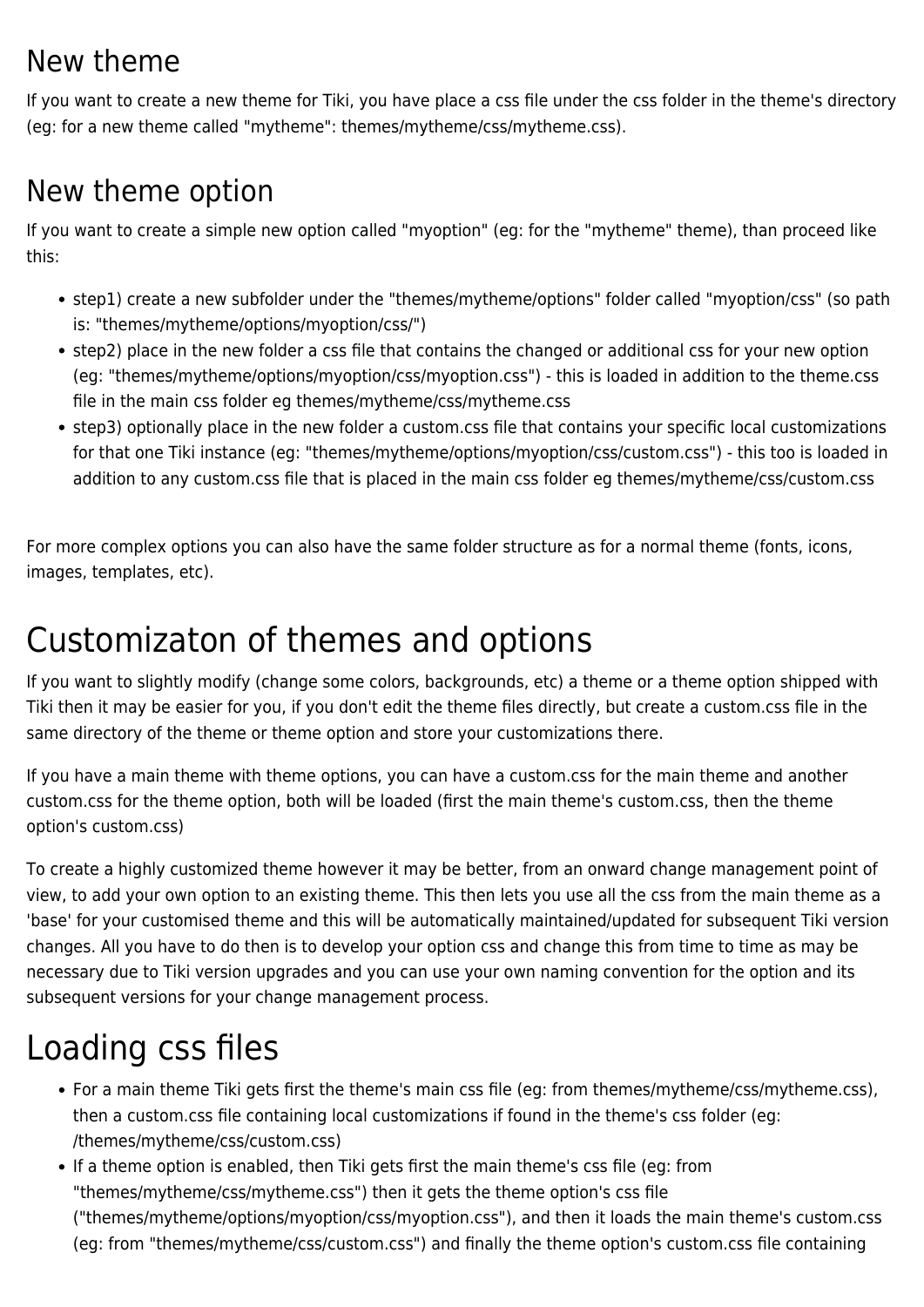## Theme related smarty template files Basics

- Tiki uses smarty templates
- Tiki ships all basic template files in the "templates/" folder.

## Customization of templates

If you don't like how, for example, a blog post (templates/tiki-view blog post.tpl) looks, you can have your own, redesigned template.

You have a number of ways of implementing this however as follows:

1) If you want to have a custom template available for **all** your themes, you should put the altered or new template file in the "themes/templates/" folder.

2) If you want to have a custom template for a given theme and all its potential options, put the template file in the "themes/mytheme/templates" folder

3) If you want to have a custom template for just one specific theme option, put the template file in the "themes/mytheme/options/myoption/templates" folder

In this way you can manage a hierarchy of choices so that the same .tpl file can have different content depending upon whether it is available at a specific level in this choice hierarchy.

## How Tiki decides which template to display

1) first try to use the theme option's template folder (eg: "themes/mytheme/options/myoption/templates/tikiview blog post.tpl)

2) then try to use the theme's template folder (eg: "themes/mytheme/templates/tiki-view\_blog\_post.tpl)

3) then try to use "themes/templates" folder (eg: "themes/templates/tiki-view blog post.tpl)

4) finally use "templates/" folder ( (eg: "templates/tiki-view\_blog\_post.tpl))

## Some other considerations

#### Newsletter css

As discussed in the [Newsletter documentation](https://doc.tiki.org/Newsletter+Admin#Styling_an_HTML_Newsletter) a customised newsletter.css file can be defined to ensure that the css used in the Newsletter generated emails is as compact as possible and to ensure better presentation in a range of email clients.

The customised newsletter.css file should be placed in either the /themes/mytheme/css/ folder or the /themes/mytheme/options/myoption/css/ folder.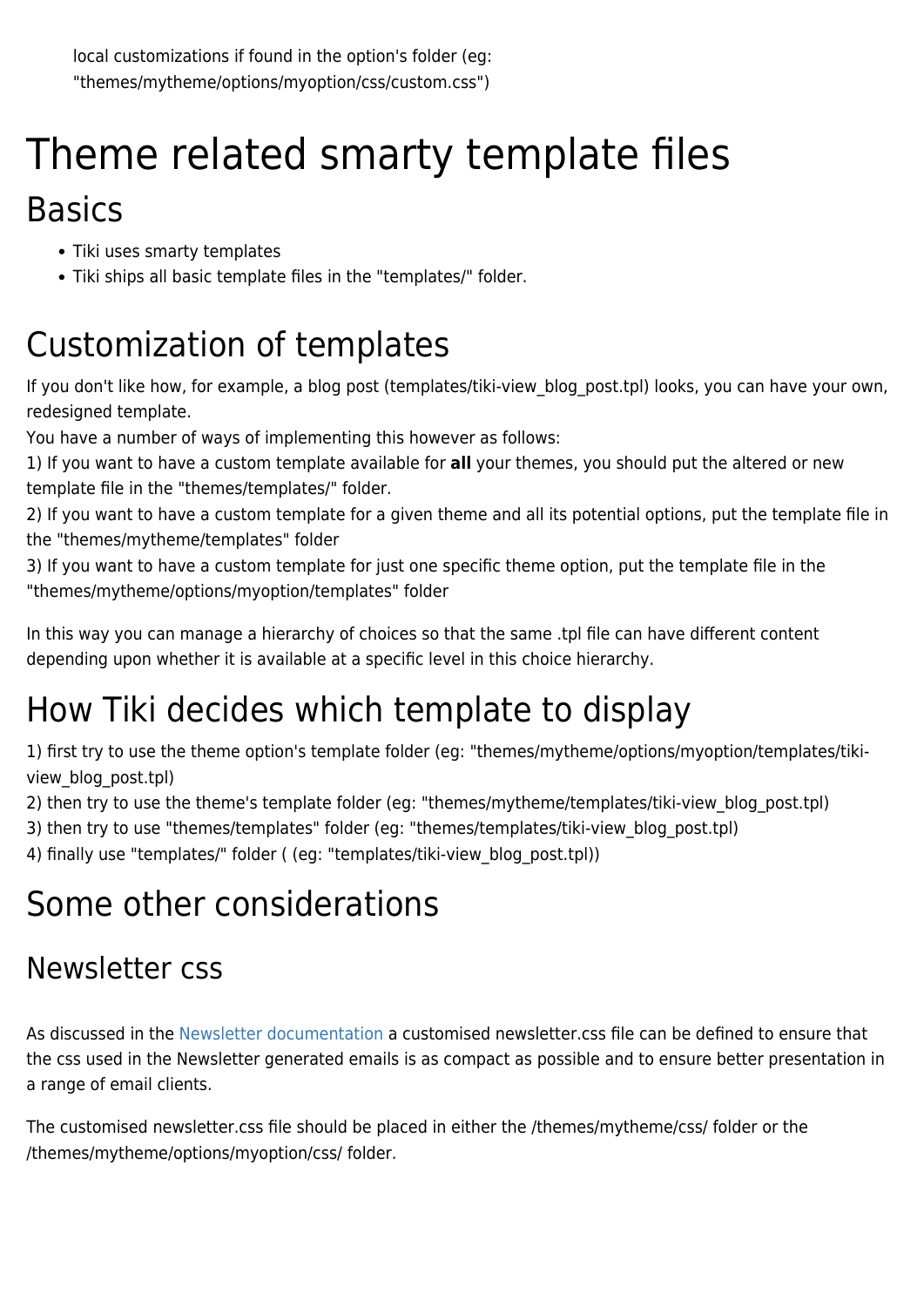#### custom.js

Custom javascript can be defined using the Customization tab of the main Look & Feel admin screen - but often this is better managed in a separate file called custom.js that is held on the server.

There are number of choices where the file with the custom javascript can be held on the server depending upon whether the script is theme dependent or not:

- to use a file independent of any specific theme it should be placed in the root of the /themes folder
- to use a file for all options of a specific theme it should be placed in the root of the main folder for the theme eg in /themes/mytheme
- finally to use a file for a specific option within a theme it should be placed in the root of the option folder eg in themes/mytheme/options/myoption/

In all instances the file will be automatically loaded after the main set of javascript definitions.

# Developer info

The different theme settings are stored as preferences and can be accessed as smarty variables.

## Theme selection logic

Theme selection is primarily done at lib/setup/theme.php. If you enable Theme Control, then after lib/setup/theme.php has finished tiki-tc.php kicks in and makes sure that Theme Control settings are applied.

## Template selection logic

Template selection is done using lib/init/smarty.php.

#### Most of this was developed in the tiki14 themes experimental [branch](https://dev.tiki.org/Experimental+Branches#Summary)

It was merged back into trunk on 19 jan 2015

## $[+]$  Here are the details of the merge back to trunk commit Upgrade to Tiki14

The structure of themes changed singificantly for Tiki14, so please note the below points:

- your old css files will probably need to be reviewed modified as many selectors have been adjusted to bootstrap

- an upgrade patch is provided that modifies your database. The change is focusing on removing ".css" from the end of the theme values in as shown below:

```
UPDATE `tiki_preferences` SET `name` = 'theme' WHERE `name` = 'theme_active';
UPDATE `tiki preferences` SET `name` = 'theme option', `value` = REPLACE(`value`, '.css', '')
WHERE `name` = 'style option';
UPDATE `tiki_user_preferences` SET `value` = REPLACE(`value`, '.css', '') WHERE `prefName` =
```